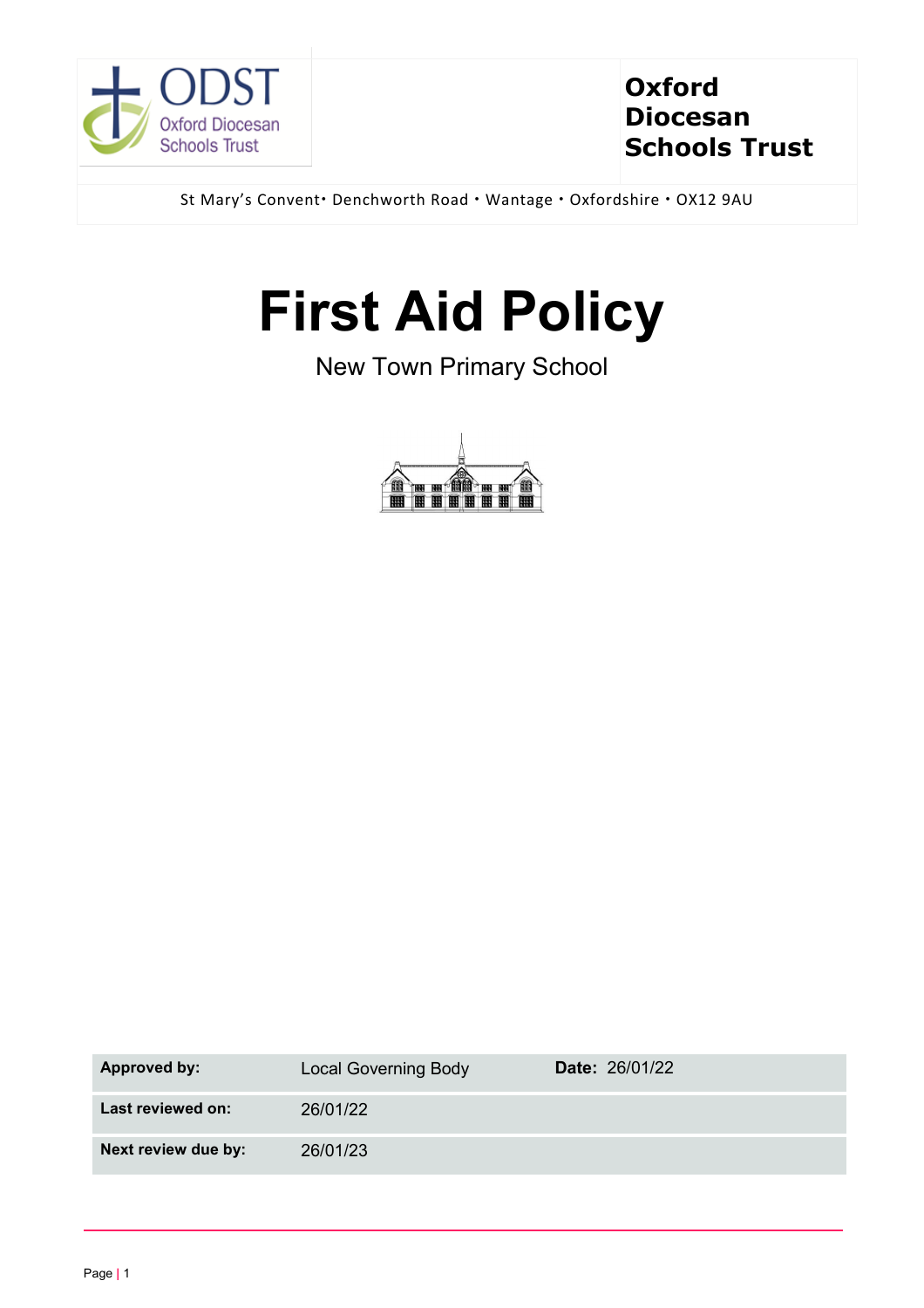# **Contents**

## <span id="page-1-0"></span>**1. Aims**

The aims of our first aid policy are to:

- Ensure the health and safety of all staff, pupils and visitors
- Ensure that staff and governors are aware of their responsibilities with regards to health and safety
- Provide a framework for responding to an incident and recording and reporting the outcomes

## <span id="page-1-1"></span>**2. Legislation and guidance**

This policy is based on the [Statutory Framework for the Early Years Foundation Stage](https://www.gov.uk/government/publications/early-years-foundation-stage-framework--2) and [Early years](https://www.gov.uk/government/publications/early-years-foundation-stage-framework--2/early-years-foundation-stage-coronavirus-disapplications)  [foundation stage: coronavirus disapplications](https://www.gov.uk/government/publications/early-years-foundation-stage-framework--2/early-years-foundation-stage-coronavirus-disapplications) guidance, advice from the Department for Education on [first aid](https://www.gov.uk/government/publications/first-aid-in-schools)  [in schools,](https://www.gov.uk/government/publications/first-aid-in-schools) [health and safety in schools](https://www.gov.uk/government/publications/health-and-safety-advice-for-schools) and [actions for schools during the coronavirus outbreak,](https://www.gov.uk/government/publications/actions-for-schools-during-the-coronavirus-outbreak) and the following legislation:

- [The Health and Safety \(First Aid\) Regulations 1981,](http://www.legislation.gov.uk/uksi/1981/917/regulation/3/made) which state that employers must provide adequate and appropriate equipment and facilities to enable first aid to be administered to employees, and qualified first aid personnel
- [The Management of Health and Safety at Work Regulations 1992,](http://www.legislation.gov.uk/uksi/1992/2051/regulation/3/made) which require employers to make an assessment of the risks to the health and safety of their employees
- [The Management of Health and Safety at Work Regulations 1999,](http://www.legislation.gov.uk/uksi/1999/3242/contents/made) which require employers to carry out risk assessments, make arrangements to implement necessary measures, and arrange for appropriate information and training
- [The Reporting of Injuries, Diseases and Dangerous Occurrences Regulations](http://www.legislation.gov.uk/uksi/2013/1471/schedule/1/paragraph/1/made) (RIDDOR) 2013, which state that some accidents must be reported to the Health and Safety Executive (HSE), and set out the timeframe for this and how long records of such accidents must be kept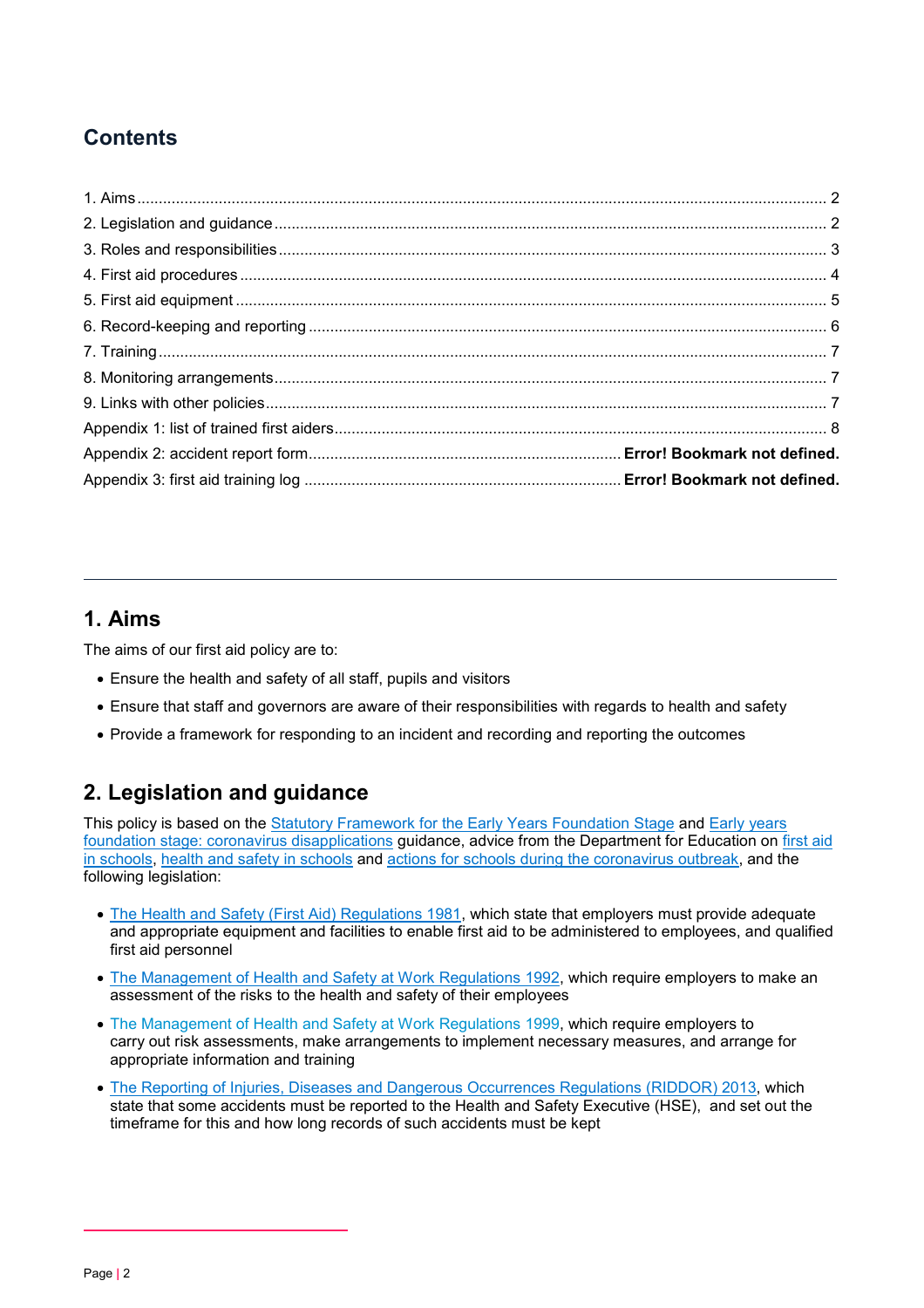- [Social Security \(Claims and Payments\) Regulations 1979,](http://www.legislation.gov.uk/uksi/1979/628) which set out rules on the retention of accident records
- [The Education \(Independent School Standards\) Regulations 2014,](http://www.legislation.gov.uk/uksi/2014/3283/schedule/made) which require that suitable space is provided to cater for the medical and therapy needs of pupils
- *:* This policy complies with our funding agreement and articles of association.

## <span id="page-2-0"></span>**3. Roles and responsibilities**

In schools with Early Years Foundation Stage provision, at least 1 person who has a current paediatric first aid (PFA) certificate must be on the premises at all times. **During coronavirus:** you must use your 'best endeavours' to ensure 1 person with a full PFA certificate is on site when children aged 2 to 5 are present. If after taking all possible steps in your power you're still unable to secure a staff member with a full PFA certificate, you must carry out a written risk assessment and ensure someone with a current first aid at work or emergency PFA certification is on site at all times when these children are.

Beyond this, in all settings – and dependent upon an assessment of first aid needs – employers must usually have a sufficient number of suitably trained first aiders to care for employees in case they are injured at work. However, the minimum legal requirement is to have an 'appointed person' to take charge of first aid arrangements, provided your assessment of need has taken into account the nature of employees' work, the number of staff, and the location of the school. The appointed person does not need to be a trained first aider.

Section 3.1 below sets out the expectations of appointed persons and first aiders as set out in the 1981 first aid regulations and the DfE guidance listed in section 2. If you don't have an appointed person you will need to re-assign the responsibilities listed below accordingly.

All schools should adapt this section to reflect their circumstances, in line with their assessment of first aid needs.

**During coronavirus**: employers should discuss their updated risk assessment with first aiders and appointed persons for their input and so they are confident about providing the right assistance.

#### **3.1 Appointed person and first aiders**

The school's appointed person is the Office Manager. They are responsible for:

- Taking charge when someone is injured or becomes ill
- Ensuring there is an adequate supply of medical materials in first aid kits, and replenishing the contents of these kits
- Ensuring that an ambulance or other professional medical help is summoned when appropriate

First aiders are trained and qualified to carry out the role (see section 7) and are responsible for:

- Acting as first responders to any incidents; they will assess the situation where there is an injured or ill person, and provide immediate and appropriate treatment
- Sending pupils home to recover, where necessary
- Filling in an accident report on the same day, or as soon as is reasonably practicable, after an incident on CPOMS
- Keeping their contact details up to date

Our school's appointed person and first aiders are listed in appendix 1. Their names will also be displayed within the school

#### **3.2 The governing board**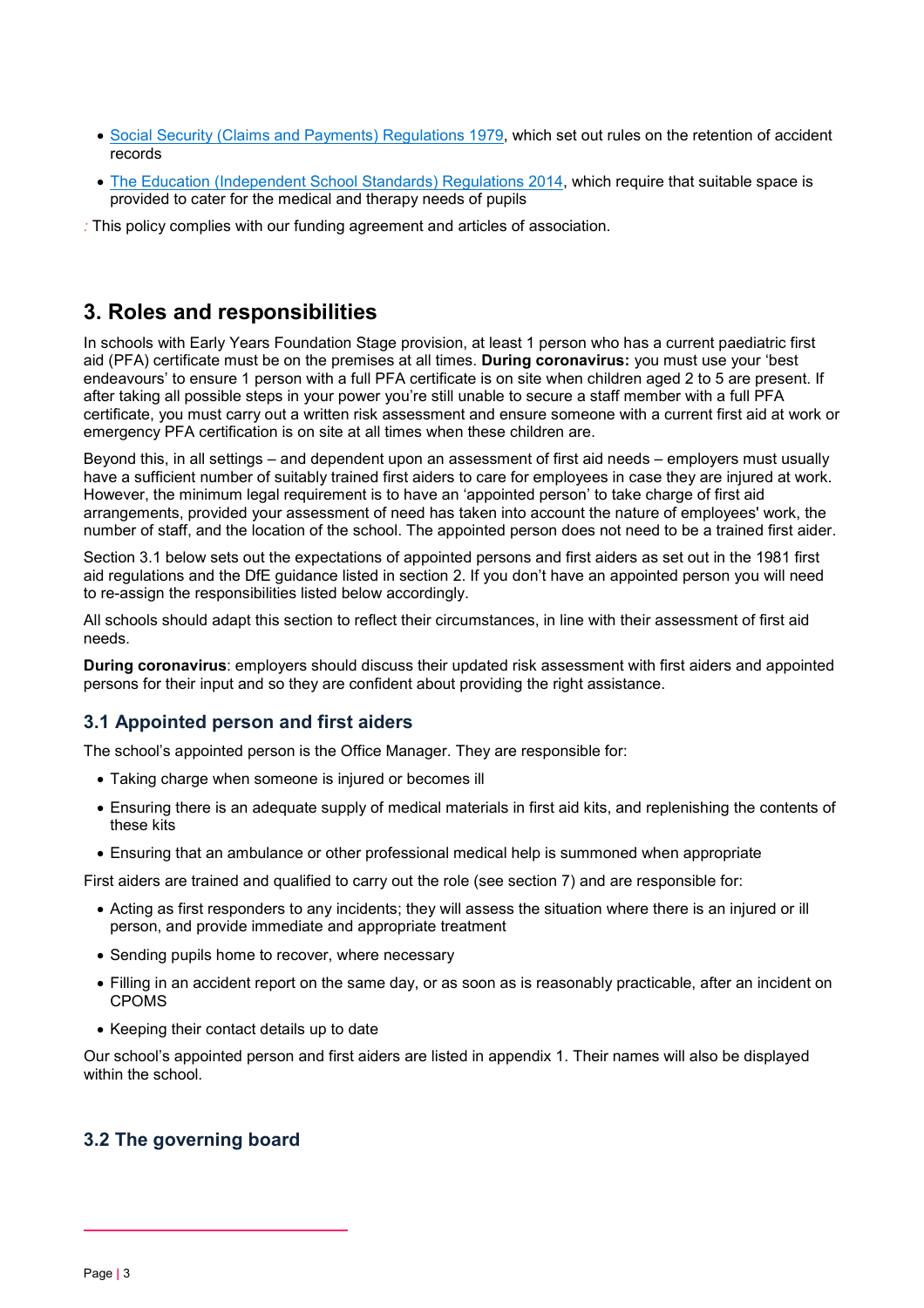The governing board has ultimate responsibility for health and safety matters in the school, but delegates operational matters and day-to-day tasks to the headteacher and staff members.

#### **3.4 The headteacher**

The headteacher is responsible for the implementation of this policy, including:

- Ensuring that an appropriate number of trained first aid personnel are present in the school at all times
- Ensuring that first aiders have an appropriate qualification, keep training up to date and remain competent to perform their role
- Ensuring all staff are aware of first aid procedures
- Ensuring appropriate risk assessments are completed and appropriate measures are put in place
- Undertaking, or ensuring that managers undertake, risk assessments, as appropriate, and that appropriate measures are put in place
- Ensuring that adequate space is available for catering to the medical needs of pupils
- Reporting specified incidents to the HSE when necessary (see section 6)

#### **3.5 Staff**

School staff are responsible for:

- Ensuring they follow first aid procedures
- Ensuring they know who the first aiders in school are
- Completing accident reports for all incidents they attend to
- Informing the headteacher or their manager of any specific health conditions or first aid needs

#### <span id="page-3-0"></span>**4. First aid procedures**

#### **4.1 In-school procedures**

In the event of an accident resulting in injury:

- The closest member of staff present will assess the seriousness of the injury and seek the assistance of a qualified first aider, if appropriate, who will provide the required first aid treatment
- The first aider, if called, will assess the injury and decide if further assistance is needed from a colleague or the emergency services. They will remain on scene until help arrives
- The first aider will also decide whether the injured person should be moved or placed in a recovery position
- If the first aider judges that a pupil is too unwell to remain in school, parents will be contacted and asked to collect their child. Upon their arrival, the first aider will recommend next steps to the parents
- If emergency services are called, the Office Staff will contact parents immediately
- The first aider will complete an accident report form on the same day or as soon as is reasonably practical after an incident resulting in an injury

There will be at least 1 person who has a current paediatric first aid (PFA) certificate on the premises at all times.

**During coronavirus**: we will use our 'best endeavours' to ensure 1 person with a full PFA certificate is on site when children aged 2 to 5 are present. If, after taking all possible steps in our power, we're still unable to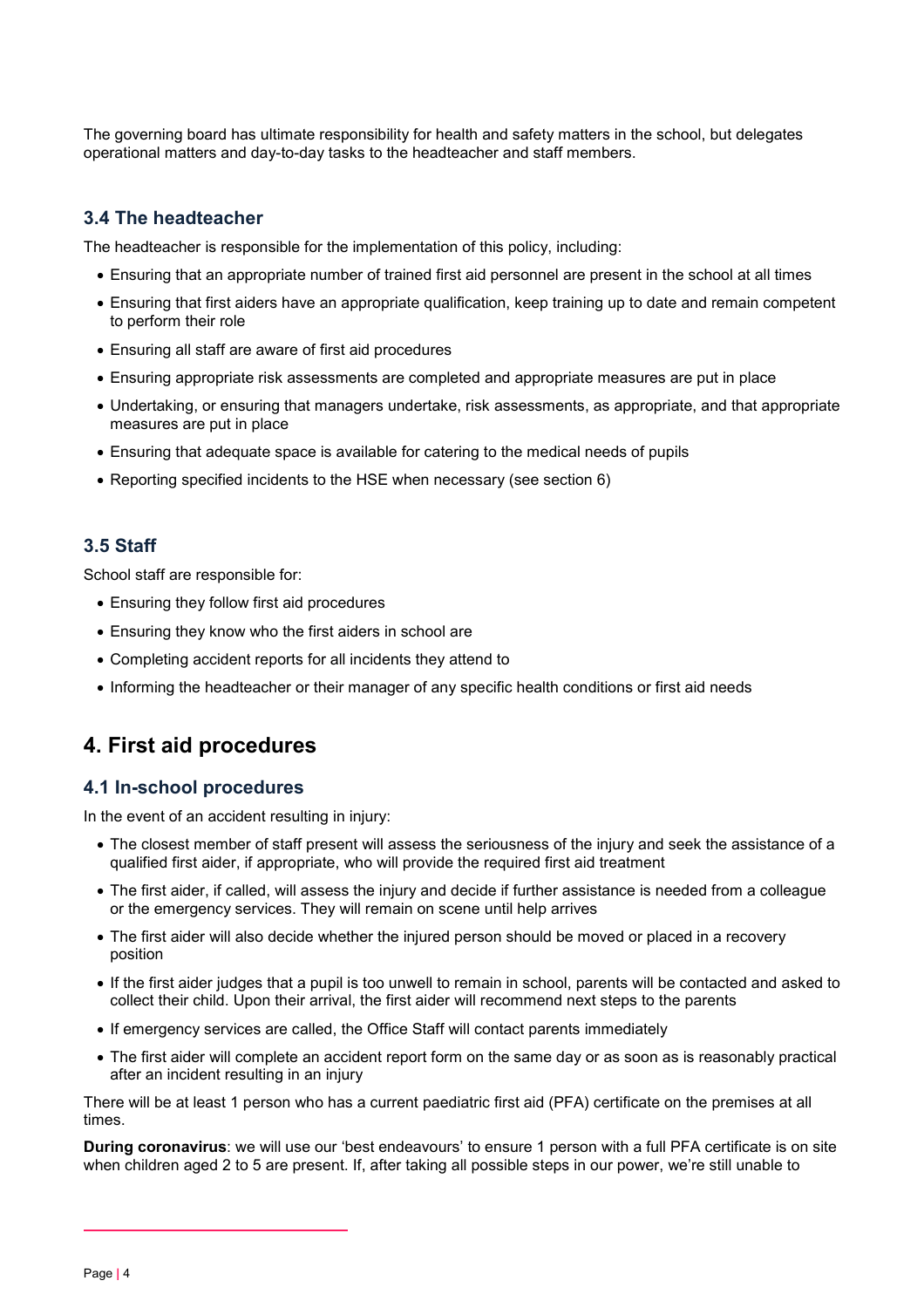secure a staff member with a full PFA certificate, we will carry out a written risk assessment and ensure someone with a current first aid at work or emergency PFA certification is on site at all times when these children are.

**During coronavirus**: first aiders will follow Health and Safety Executive (HSE) guidance for [first aid during](https://www.hse.gov.uk/coronavirus/first-aid-and-medicals/first-aid-certificate-coronavirus.htm)  [coronavirus.](https://www.hse.gov.uk/coronavirus/first-aid-and-medicals/first-aid-certificate-coronavirus.htm) They will try to assist at a safe distance from the casualty as much as possible and minimise the time they share a breathing zone. Treating any casualty properly will be the first concern. Where it is necessary for first aid provision to be administered in close proximity, those administering it will pay particular attention to sanitation measures immediately afterwards including washing their hands.

#### **4.2 Off-site proced**u**res**

When taking pupils off the school premises, staff will ensure they always have the following:

- A school mobile phone
- A portable first aid kit
- Information about the specific medical needs of pupils
- Parents' contact details

Risk assessments will be completed by the Trip Leader prior to any educational visit that necessitates taking pupils off school premises.

There will always be at least 1 first aider with a current paediatric first aid (PFA) certificate on school trips and visits, as required by the statutory framework for the Early Years Foundation Stage.

**During coronavirus**: we will use our 'best endeavours' to ensure 1 person with a full PFA certificate accompanies children on outings when children aged 2 to 5 are present. If, after taking all possible steps in our power, we're still unable to secure a staff member with a full PFA certificate, we will include this in our written risk assessment and ensure someone with a current first aid at work or emergency PFA certification accompanies these children on the outing. Outings will only be undertaken if it is safe to do so. We will take account of any government advice in relation to educational visits during the coronavirus pandemic.

## <span id="page-4-0"></span>**5. First aid equipment**

A typical first aid kit in our school will include the following:

- A leaflet with general first aid advice
- Regular and large bandages
- Eye pad bandages
- Triangular bandages
- Adhesive tape
- Safety pins
- Disposable gloves
- Antiseptic wipes
- Plasters of assorted sizes
- Scissors
- Cold compresses
- Burns dressings

No medication is kept in first aid kits.

First aid kits are stored in the School Office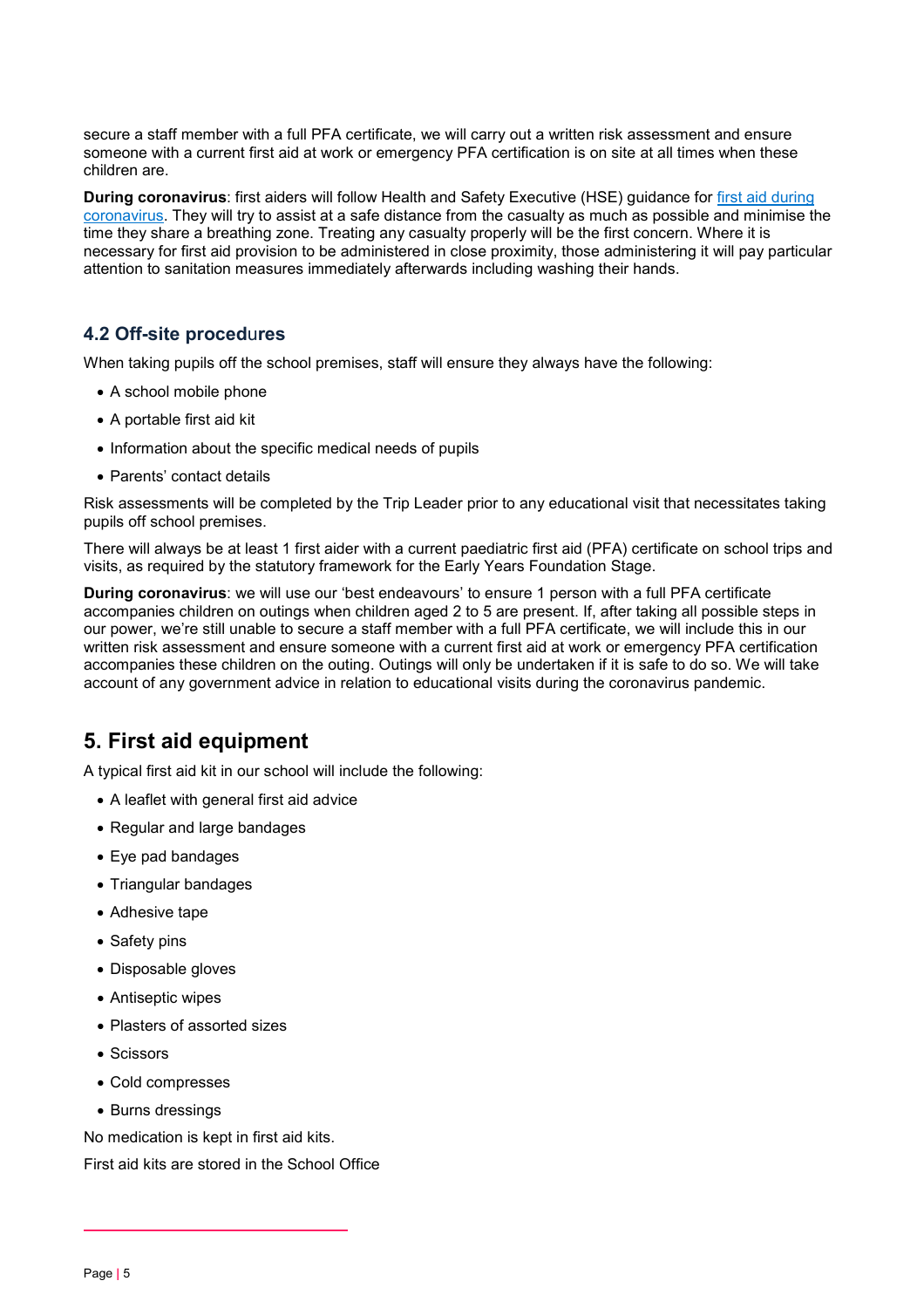## <span id="page-5-0"></span>**6. Record-keeping and reporting**

#### **6.1 First aid and accident record book**

- An accident form will be completed on CPOMS by the first aider on the same day or as soon as possible after an incident resulting in an injury
- As much detail as possible should be supplied when reporting an accident, including all of the information included in the accident form at appendix 2
- The use of CPOMS will ensure that a copy of the accident report form is added to the pupil's educational record.
- Records held electronically in the first aid and accident section on CPOMS will be retained by the school for a minimum of 3 years, in accordance with regulation 25 of the Social Security (Claims and Payments) Regulations 197.

#### **6.2 Reporting to the HSE**

The Office Manager will keep a record of any accident which results in a reportable injury, disease, or dangerous occurrence as defined in the RIDDOR 2013 legislation (regulations 4, 5, 6 and 7).

The Office Manager will report these to the Health and Safety Executive as soon as is reasonably practicable and in any event within 15 days of the incident.

Reportable injuries, diseases or dangerous occurrences include:

- Death
- Specified injuries, which are:
	- Fractures, other than to fingers, thumbs and toes
	- Amputations
	- Any injury likely to lead to permanent loss of sight or reduction in sight
	- Any crush injury to the head or torso causing damage to the brain or internal organs
	- Serious burns (including scalding)
	- Any scalding requiring hospital treatment
	- Any loss of consciousness caused by head injury or asphyxia
	- Any other injury arising from working in an enclosed space which leads to hypothermia or heatinduced illness, or requires resuscitation or admittance to hospital for more than 24 hours
- Injuries where an employee is away from work or unable to perform their normal work duties for more than 7 consecutive days (not including the day of the incident)
- Where an accident leads to someone being taken to hospital
- Near-miss events that do not result in an injury, but could have done. Examples of near-miss events relevant to schools include, but are not limited to:
	- The collapse or failure of load-bearing parts of lifts and lifting equipment
	- The accidental release of a biological agent likely to cause severe human illness
	- The accidental release or escape of any substance that may cause a serious injury or damage to health
	- An electrical short circuit or overload causing a fire or explosion

Information on how to make a RIDDOR report is available here:

[How to make a RIDDOR report, HSE](http://www.hse.gov.uk/riddor/report.htm) http://www.hse.gov.uk/riddor/report.htm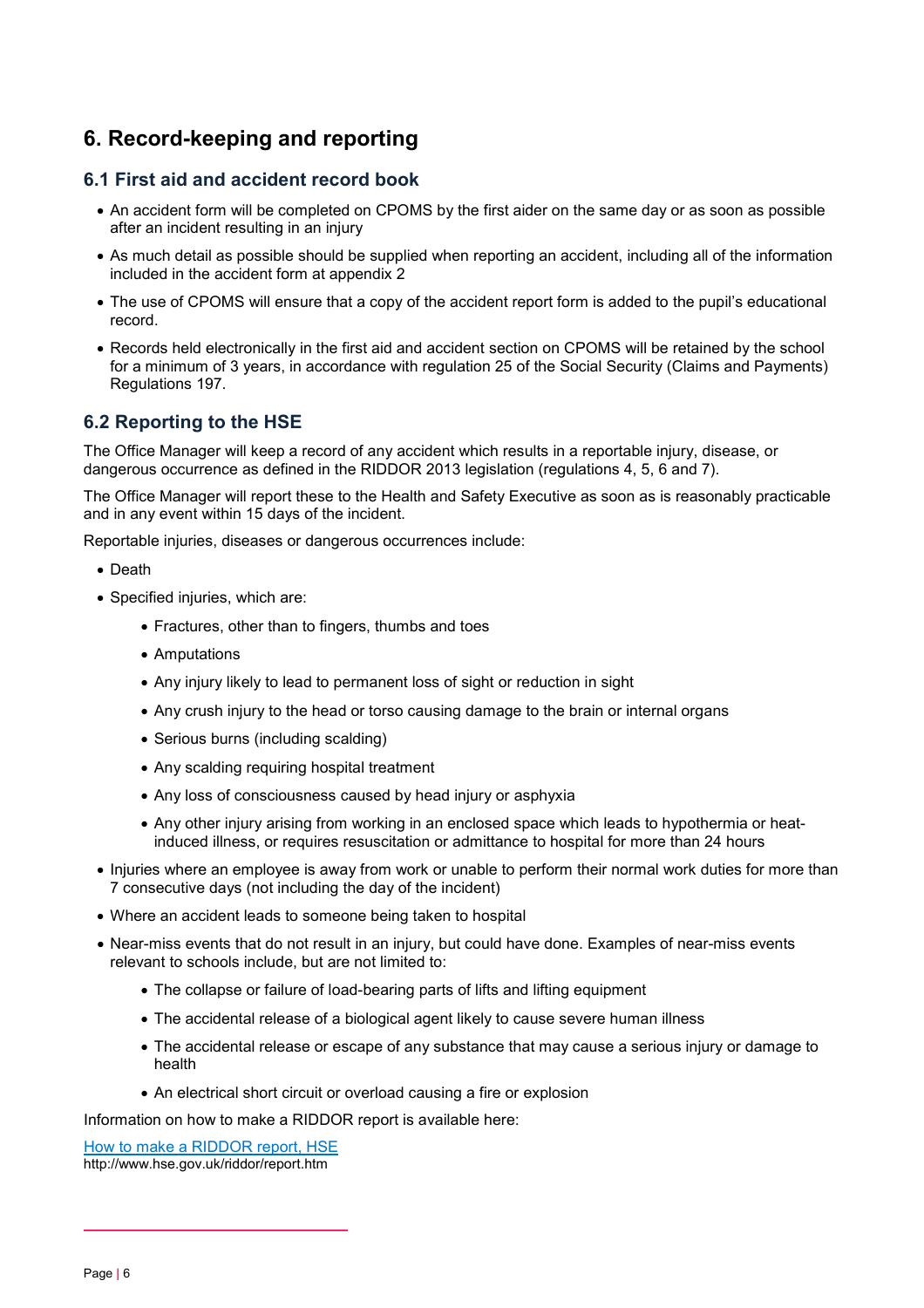#### **6.3 Notifying parents**

The First Aider will inform parents of any accident or injury sustained by a pupil, and any first aid treatment given, on the same day, or as soon as reasonably practicable.

#### **6.4 Reporting to Ofsted and child protection agencies**

The Office Manager will notify Ofsted of any serious accident, illness or injury to, or death of, a pupil while in the school's care. This will happen as soon as is reasonably practicable, and no later than 14 days after the incident.

The Office Manager will also notify Brighter Futures for Children of any serious accident or injury to, or the death of, a pupil while in the school's care.

## <span id="page-6-0"></span>**7. Training**

All school staff are able to undertake first aid training if they would like to.

All first aiders must have completed a training course, and must hold a valid certificate of competence to show this. The school will keep a register of all trained first aiders, what training they have received and when this is valid until (see appendix 1).

Staff are encouraged to renew their first aid training when it is no longer valid.

At all times, at least 1 staff member will have a current paediatric first aid (PFA) certificate which meets the requirements set out in the Early Years Foundation Stage statutory framework and is updated at least every 3 years.

**During coronavirus**: if PFA certificate requalification training is prevented for reasons associated with the pandemic, the validity of current PFA certificates (expiring on or after 1 October 2020) can be extended to 31 March 2021 at the latest. We will do our best to arrange requalification training at the earliest opportunity. If staff members' certificates do need to be extended, we will encourage them to access online resources to refresh their knowledge of paediatric first aid procedures while waiting for face-to-face training.

## <span id="page-6-1"></span>**8. Monitoring arrangements**

This policy will be reviewed by the Headteacher every two years. At every review, the policy will be approved by the Local Governing Board.

## <span id="page-6-2"></span>**9. Links with other policies**

This first aid policy is linked to the

- Health and safety policy
- Risk assessment policy
- <span id="page-6-3"></span>• Policy on supporting pupils with medical conditions